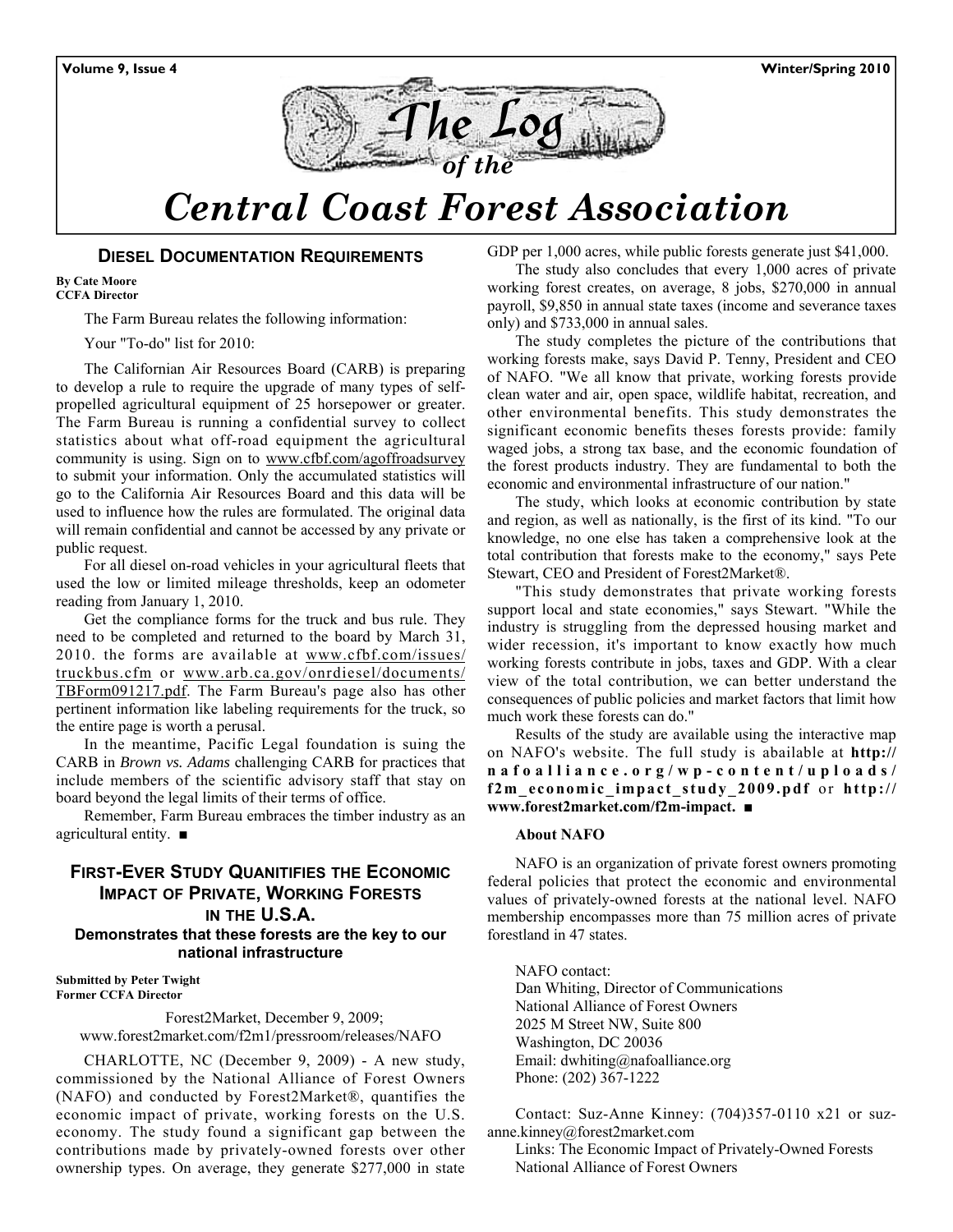# **ANADROMOUS SALMONID PROTECTION RULES TAKE EFFECT**

#### **By Jim Hildreth CCFA Board**

The new Anadromous Salmonid Protection Rules (ASP) took effect on January 1, 2010. They replace the interim Threatened or Impaired Watershed Rules (T/I rules). The ASP rules are intended to protect, maintain, and improve riparian habitats for state and federally listed anadromous salmonid species.

The new ASP regulations change the way that timber operations are conducted near streams and other bodies of water. All timber harvest plans (THPS) must comply with these new rules. This includes all THPs approved prior to January 1, 2010, all THPS currently under review that were submitted in 2009, and all future THPs.

The California Department of Forestry and Fire Protection (Cal Fire) expects that all timber operations under THPs approved prior to January 1, 2010 shall conform to the operational rules contained within the new ASP rules. No amendment to the THP is required when timber operations are conducted using the new ASP rules (and not the approved protection measures contained in the THP). Using the new ASP rules is required unless "substantial liabilities for timber operations have been incurred in good faith and in reliance upon the standards in effect at the time the plan became effective and the adherence to such new rules or modifications would cause unreasonable additional expense to the owner or operator."

In other words, all previous approved THPs must comply with the new ASP rules unless an amendment is submitted that proves that there would be a substantial financial liability incurred under the new rules. If this amendment is approved by Cal Fire then timber operations may take place using the T/I rules already contained in the approved THP.

Non-Industrial Timber Management Plans (NTMPs) must also comply with the new Anadromous Salmonid Rules. The RPF is required to file a Notice of Timber Operations (NTO) prior to the commencement of NTMP timber operations. If no listed species have been discovered in the cumulative impacts assessment area since the approval of the NTMP, the RPF simply needs to include a statement in the NTO that this is the case. If the NTMP falls within a watershed with listed anadromous salmonids and does not address this listed status, then the NTMP must be amended to address the current status of any listed anadromous salmonids.

If the NTMP has already incorporated operational measures to mitigate significant impacts to, and avoid take of, listed anadromous salmonids then it may not need to be amended to incorporate the new ASP rules. If the approved NTMP has the potential to result in significant impacts to, or take of, listed anadromous salmonids then the plan should be amended to incorporate appropriate measures (ASP rules) before submittal of the NTO.

In summary, all new Timber Harvest Plans and NonIndustrial Timber Management Plans must comply with the new Anadromous Salmonid Protection Rules. Previously approved THPs must comply with the ASP rules unless the plan submitter can prove that there would be a substantial financial liability incurred under the new rules. Previously approved NTMPs must comply with the ASP rules unless the NTMP has already incorporated adequate operational measures to protect and avoid take of anadromous salmonids. Cal Fire (with input from other agencies including the Department of Fish & Game) will make the final determination on these issues. They will be the ones determining if there is a "substantial financial liability" or if the plan has already "incorporated adequate operational measures" to protect salmonids. If past history is any indication of the future, then I would expect that any decision made in favor of the plan submitter will be extremely rare. ■

#### Reference:

*Anadromous Salmonid Protection Rules: Interpretive Questions and Answers for RPFs and Landowners, California Department of Forestry and Fire Protection California Department of Fish and Game, January 22, 2010* 

# **SHADED FUEL BREAKS ARE A GREAT TOOL FOR FOREST FIRE FIGHTERS**

**Submitted by Gary Paul CCFA Director** 

A shaded fuel break is a defensible location used by fire suppression resources to reduce the hazard of wildland fires. It is a location where the fuel has been modified to increase the probability of success for fire suppression activities. Ground resources can use the location for direct attack, including backfires. Air resources may use the location for fire retardant drops.

Richard Sampson, a CAL FIRE forester in Felton, credited the shaded fuel break created on the CEMEX property with giving a big assist to the firefighting efforts on the recent Lockheed Fire. The fire was stopped along the Warrenella Road, where CEMEX started a shaded fuel break program in 2002. Fire crews initiated backfires from the Warrenella Road, and conducted other operations which prevented the fire from reaching the community of Bonny Doon.

The intent of the shaded fuel break is to create a vegetative arrangement, where wildfire reduces intensity as it burns into the fuel break, and becomes a ground fire. This involves removing ladder fuels, by the cutting of smaller trees and brush, plus the use of pruning the lower bole of trees, so that the contiguous fuels arrangement is interrupted. The vegetation that is removed is either lopped to the ground surface, chipped, or piled and burned. The preferred locations for shaded fuel breaks are along roads and ridge tops. Widths of the fuel break should range from 100 to 300 feet.

Understory fuels over one foot in height are removed to develop vertical separation and low horizontal continuity of fuels. Individual plants may be retained, provided there is a horizontal separation between plants of 3-5 times the height of the residual plants, and they are not within the drip lines of an overstory tree.

Smaller trees (up to 6 inches in diameter) should be removed to create horizontal distances between residual trees trunks of about 20 feet, and 8 to 15 feet between tree crown drip lines. Vegetation should be removed within the drip lines of larger, overstory trees. Branches of all residual trees should be pruned to 8 to 10 feet off the forest floor, but not reducing the live crown ratio to less than 50% of the tree height.

Snags should be removed when they are capable of falling to the road and where there are less than 100 feet between snags.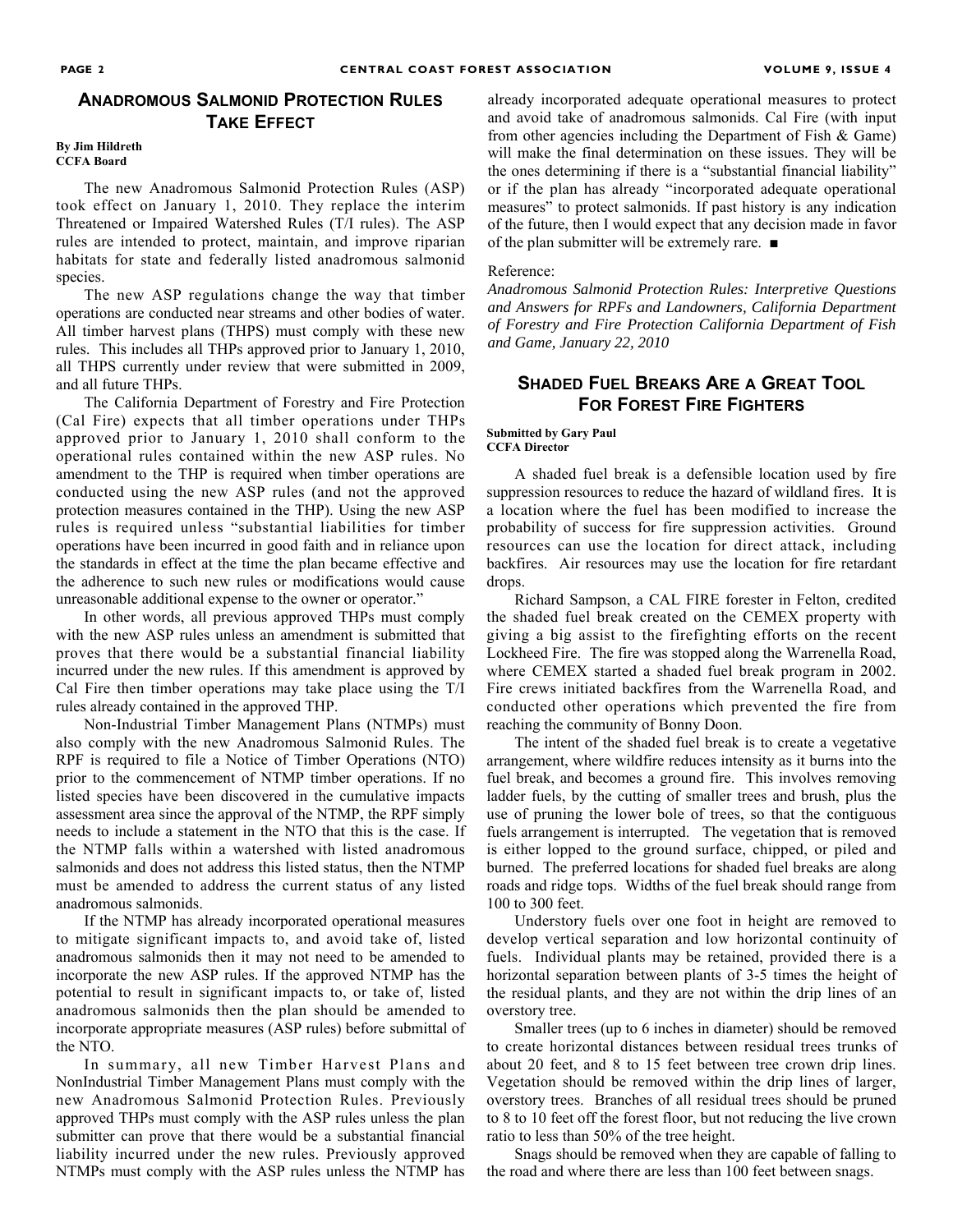There may be cost share programs through a local Fire Safe Council to help landowners do projects such as shaded fuel break development. ■



# **COLD SLAP IN THE FACE FOR GLOBAL WARMING BELIEVERS**

**Submitted by Eric Moore CCFA Director** 

Orange County Register Editorial, Feb. 15, 2010, http:// www.ocregister.com/opinion/warming-234457-global-jones.html

The steady drip, drip, drip of facts has eroded the foundation of global warming extremism for years, but it has accelerated recently to the point even the mainstream media has taken notice. Well, at least the foreign mainstream media.

On another day we may look at why the European and Asian media are more willing to reveal flaws in global warming's alleged "settled science" than are U.S. media. For now, suffice it to say Britain and India's news reports are in the forefront of reporting revelations that undermine the idea man-made greenhouse gases create global catastrophe.

Most recent was a BBC interview with Dr. Phil Jones, director of the U.K.'s Climate Research Unit, which was rocked late last year when thousands of documents were leaked, suggesting climate science insiders manipulated data, cherrypicked temperature readings and blackballed dissident voices outside their circle of acolytes to rig the case for global warming.

Global warming skeptics leaped on the BBC interview (go to **ocregister.com/orangepunch** for the link). In fairness, Mr. Jones, who last week said he considered suicide during the leaked documents furor, still is convinced the Earth has warmed, and most warming since the 1950s comes from human activity. That's unsurprising, coming from one of global warming's leading advocates.

 What was surprising was Mr. Jones' acknowledging what global warming critics have alleged for years, and self-anointed climate authorities such as he have denied. Mr. Jones conceded he doesn't believe "the debate on climate change is over." In short, the science is not settled.

 He also allowed that for 15 years there has been no "statistically significant" warming, just as skeptics say. Moreover, he conceded there were similar warming periods since 1850, long before recent surges in manmade greenhouse gases. Skeptics point to those periods as evidence that increasing temperatures occur apart from manmade emissions.

 Mr. Jones even conceded the unthinkable. He said it's possible the world was warmer in medieval times than it is now. If so, obviously, global warming isn't the product of SUVs and smokestacks.

 Mr. Jones told the BBC he lacks organizational skills, that his office was swamped with paper, and that his record keeping is "not as good as it should be." Does this explain his stonewalling rather than releasing documents? What explains his e-mail urging destruction of climate records rather than turn them over to outsiders who lodged Freedom of Information Act requests?

 True believers, like Mr. Jones, maintain recent revelations don't undermine their theory. But the revelations have pulled back the curtain on much of the theory's alleged evidence, such as cherry-picked temperature readings, and exposed the theory's alarmist predictions, such as rapidly shrinking glaciers.

 Meanwhile, new disclosures continue. New Zealand's government climate advisory unit recently was accused of massaging raw data to show warming that hasn't occurred. A recent poll of meteorologists by a University of Texas researcher found 62 percent said they thought climate computer models are unreliable for predicting temperatures and sea levels. The science is far from settled, and for some time now it hasn't been getting warmer, whatever the cause. ■

# **SIERRA CLUB FILES LAWSUIT AGAINST BOHEMIAN GROVE NTMP**

#### **By Gary Paul CCFA Director**

The Sierra Club and the Bohemian Redwood Rescue Club have filed a lawsuit against the California Department of Forestry and Fire Protection ("Cal Fire") over the approval of the Bohemian Grove Non-Industrial Timber Management Plan (NTMP) near Cazadero in Sonoma County.

The case alleges that: (1) There are miscalculations of the growth and yield analysis; (2) The alternative project discussion is inadequate under CEQA; (3) There is an inadequate discussion of the greenhouse gas effect caused by periodic timber harvesting; and (4) There is an inadequate discussion of cumulative impacts.

From this writer's perspective, the root of this case lies in the fact that this project involved old-growth timber. Environmentalists are mounting increasing attacks against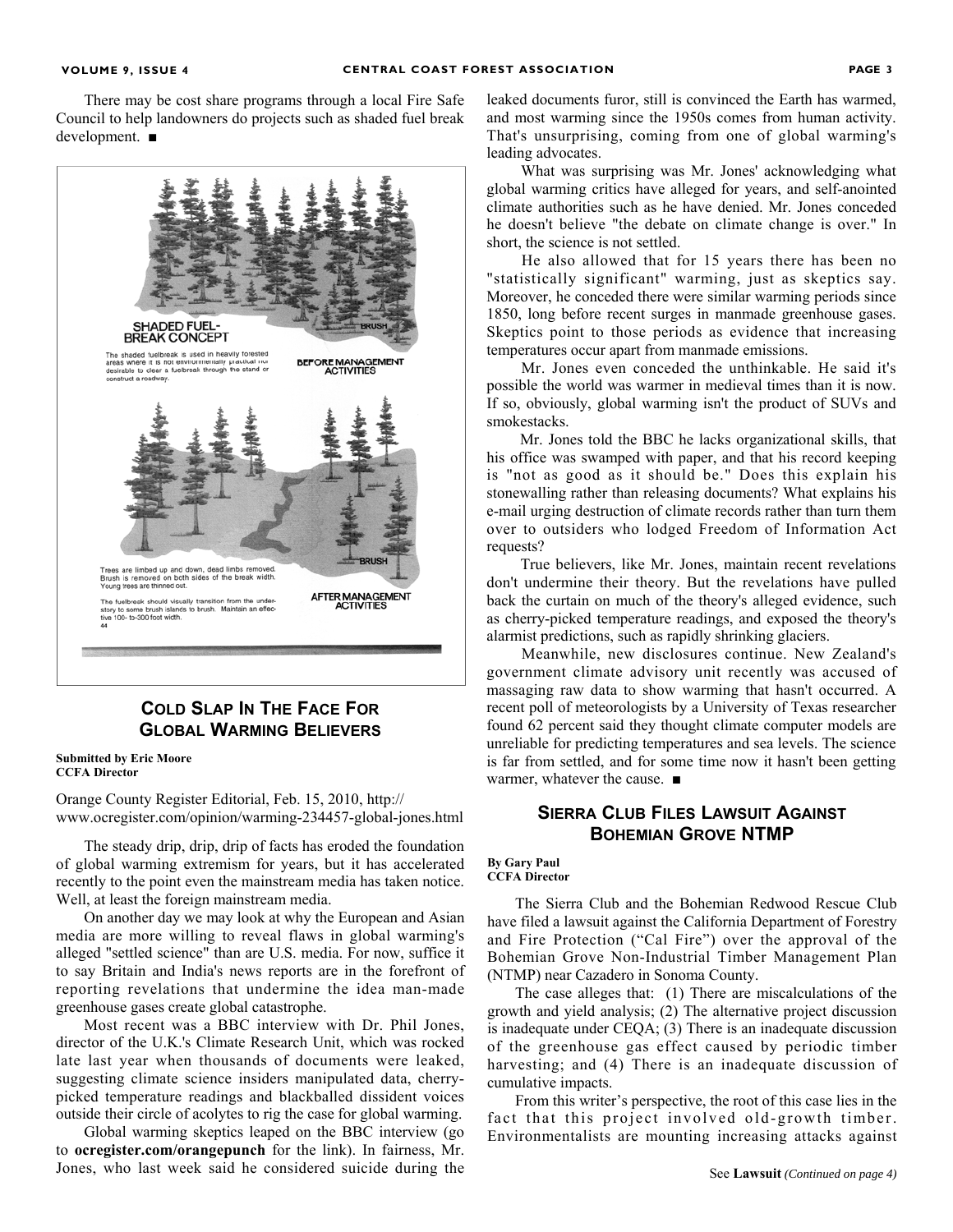#### **Lawsuit** *(Continued from page 3)*

NTMPs, as they did with the local San Jose Water Company NTMP. NTMPs are in sights of environmentalists since an approved NTMP is a long-term permanent agreement for timber harvesting where public and government agency review occurs only one time.

As a group, CCFA should be concerned about this trend, and we should continue to monitor it. In addition, it is becoming glaringly apparent that ownership of old-growth timber is more of a liability than an asset to the owner. ■

### **SENATOR JOSEPH SIMITIAN WITHDRAWS SB 211**

#### **CCFA Editorial**

Senator Joseph Simitian, author of Senate Bill 211, coauthored by Assemblywoman Anna Caballero and Assemblyman Bill Monning, withdrew the bill on February 26, 2010 due to considerable opposition. Senate Bill 211 (SB 211) was legislation proposed by Senator Simitian that sought to fast track the creation of a Santa Cruz countywide park district. Specifically, SB 211 would have bypassed the usual process for the creation of a special district. Normally, the creation of special districts requires a petition signed by 5,000 or more registered voters within the proposed district boundary and also normally requires review by the Local Agency Formation Commission (LAFCO). LAFCO review entails numerous public hearings and frequently requires thorough environmental review of the proposed district.

 Instead, SB 211 would have transferred the creation of this district directly to the Board of Supervisors who then could construct a countywide park district in any manner they chose, limited by those restrictions listed in the legislation. After the Supervisors had developed their proposal, the creation of the park district would have been placed before the voters in a twopart ballot initiative:

- 1. Would create the district with only a simple majority vote required for approval.
- 2. Would confirm the funding of the park district and require a two-thirds majority vote.

The funding mechanism was not specified in the legislation but it is presumed it would have involved a parcel tax, sales tax, or bond measure. In other counties with established Park or Open-Space Districts, these taxes amount to tens of millions of dollars a year.

For various reasons, there were several organizations that actively opposed this legislation:

- Santa Cruz County Farm Bureau
- California Farm Bureau Federation
- Santa Cruz County LAFCO
- California Association of Local Agency Formation Commissions
- Scotts Valley City Council
- Scotts Valley Water District
- Central Water District

The Watsonville City Council opposed the legislation at first, but went neutral when Senator Simitian agreed to language in the legislation that basically exempted Watsonville from the park district.

CCFA supports the withdrawal of this legislation. Even in positive economic times, the creation of another massive bureaucracy funded by taxpayer dollars is simply a bad idea.

The park district would have had the authority to purchase lands from "willing" sellers. The district would also have had the authority to negotiate and pay for restrictive conservation easements on private property. ■

# **MICHAEL FAY IMPRESSED WITH CENTRAL COAST FORESTRY PRACTICES**

**By Barbara McCrary The Log editor** 

National Geographic Explorer-in-Residence and Wildlife Conservation Society conservationist Michael Fay sees a new wave of enlightened forestry as a model for wiser stewardship of nature.

Fay, who hiked 1800 miles in 333 days from Big Sur, California, to Oregon's Chetko River in 2007-08, spoke on March 2nd to the residents of Bonny Doon, a rural community in Santa Cruz County. He shared his and his companion/ photographer, Lindsay Holm's experiences of hiking the Redwood Transect and the subsequent article he wrote for National Geographic magazine.

During his journey, he met with numerous professional foresters and forest landowners, among them Jim Greig, Ed Tunheim, Janet Webb, Matt Dias, Lud McCrary, Tamia Marg of Kelly-Thompson Ranch, Mike Jani, formerly a forester in Santa Cruz County, now the president of Humboldt Redwood, and representatives from the Soquel Demonstration Forest, the Santa Cruz County Land Trust, Cemex, and Redtree Properties, among others. Fay documented the amount of timber being harvested, how harvesting is managed in different regions, and how some landowners are clear-cutting and others are practicing selective harvesting. Fay made very favorable comments about the forestry practices being utilized today in the Central Coast Region. Selective and sustainable harvesting has been the policy in the Central Coast Region for over 60 years, and many of the State's current regulations originated in Santa Cruz County.

Fay is strongly in favor of protecting old growth and not supportive of clear-cutting redwood. However, he was quick to point out the hypocrisy of those who are against the type of harvesting that occurs throughout the Central Coast when those residing in this area have one of the highest rates of resource consumption of anywhere in the world. He pointed out that when shipping forest products from other regions with forest management practices that are less sustainable and when there is more energy consumed to transport forest products from a distance, consumers are leaving a larger "carbon footprint". ■

*I predict future happiness for Americans if they can prevent the government from wasting the labors of the people under the pretense of taking care of them.* 

*Thomas Jefferson , 1743 - 1826*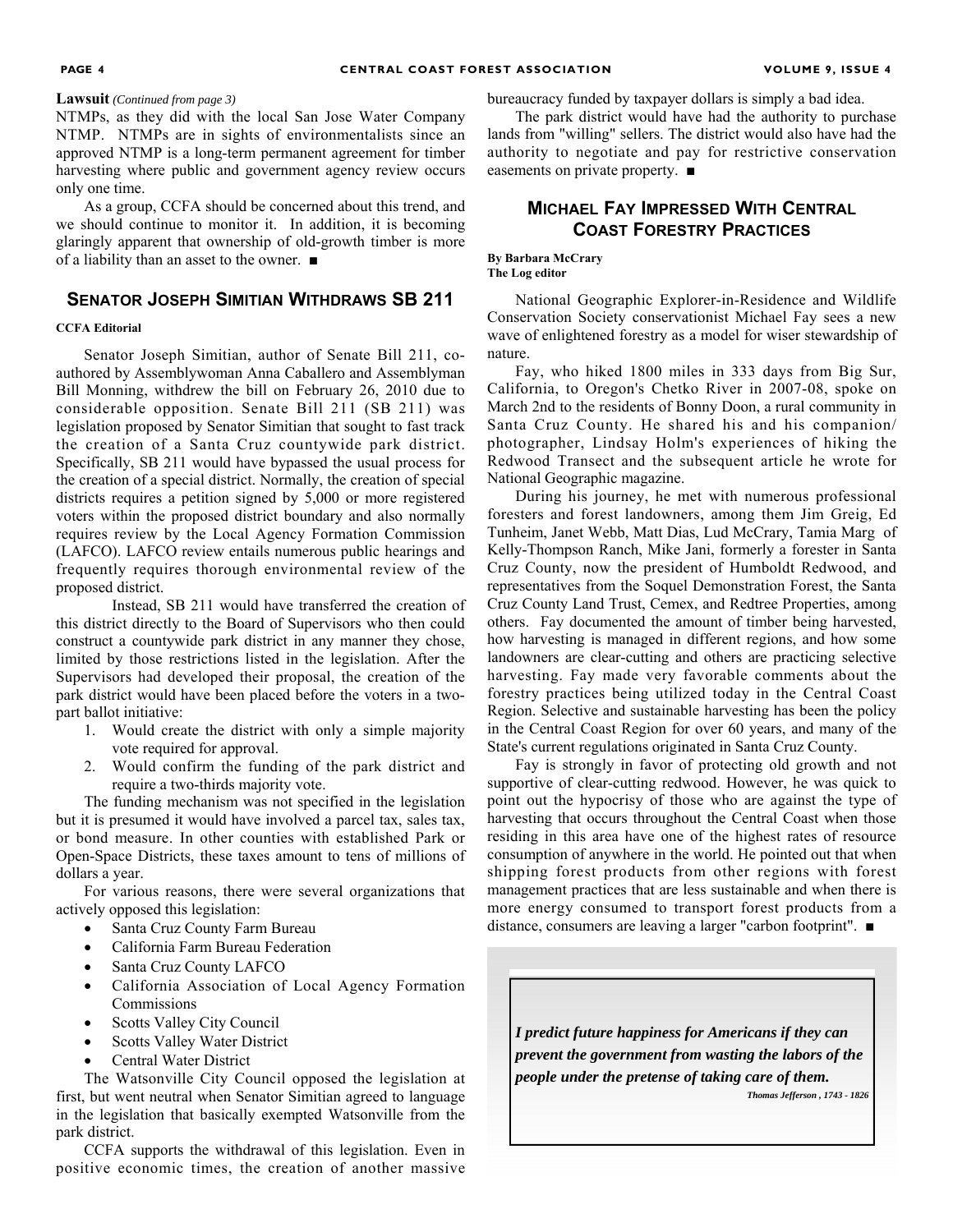